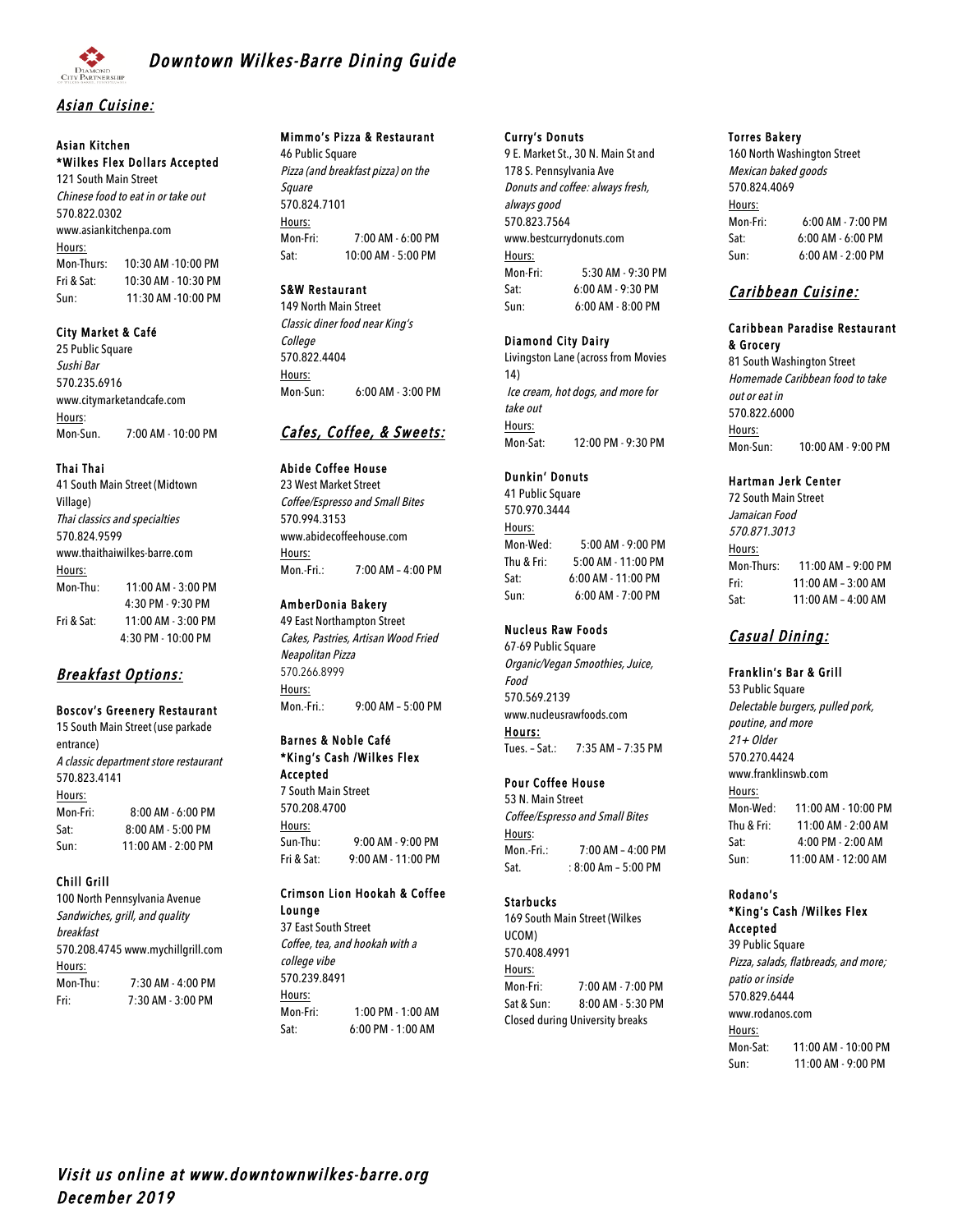

# Casual Dining (cont'd)

#### The DownPour 119 South Main Street Great beer and terrific food Hours:

Mon and Wed: 4:00 PM - 12:00 AM Thu -Sat: 4:00 AM - 2:00 AM Sun: 4:00 PM - 12:00 AM

### Senunas' Bar & Grill \*King's Cash Accepted

133 North Main Street Burgers at more at our original college bar 570.825.1907 Hours: Mon-Sat: 11:00 AM - 2:00 AM Sat: 4:00 PM - 2:00 AM

# Deli/Sandwiches:

City Market & Café 25 Public Square Specialty sandwiches, full service deli, grill, pizza, Sushi Bar 570.235.6916 www.citymarketandcafe.com Hours: Mon-Sun. 7:00 AM - 10:00 PM

### Center City Café

67-69 Public Square Sandwiches, Wraps etc. 570.970.2233 www.menusnepa.com/centercitycafe .html Hours: Mon-Fri: 6:00 AM - 3:00 PM

### Chill Grill

100 North Pennsylvania Avenue Sandwiches, Grill, Breakfast 570.208.4745 www.mychillgrill.com Hours: Mon-Thu: 7:30 AM - 4:00 PM Fri: 7:30 AM - 3:00 PM

### Circles on the Square

9 Public Square 30 years of legendary sandwiches and more 570.829.4005 www.circlesonthesquare.biz/ Hours: Mon-Fri: 7:30 AM - 5:30 PM Sat: 10:30 AM - 3:30 PM

# Chick-fil-A

\*King's Cash Accepted 20 Public Square King's on the Square Hours: Mon-Sat: 7:30 AM – 7:30 PM

# Deli/Sandwiches (cont'd)

### Subway

41 South Main Street (Midtown Village) Sandwiches and salads: Eat Fresh! 570.822.0320 www.subway.com Hours: Sun-Thu: 7:00 AM - 9:00 PM Fri: 7:00 AM - 10:00 PM Sat: 8:00 AM - 10:00 PM Sun: 8:00 AM - 9:00 PM

### The CheeseSteak Factory

17 East Market Street Authentic Philly-style cheesesteaks 570.822.7777 Hours: Mon-Fri: 10:30 AM - 8:00 PM Sat: 11:00 AM - 8:00 PM

# Diners:

### Anthracite Newsstand

1 East Market Street Subs, soups, salad & more 570.823.7848 www.anthracitewh.com Hours: Mon-Fri: 6:00 AM - 7:00 PM Sat: 7:00 AM - 7:00 PM Sun: 7:00 AM - 1:00 PM

## Boscov's Greenery Restaurant

15 South Main Street (use parkade entrance) Nostalgic department store luncheonette 570.823.4141 Hours: Mon-Fri: 8:00 AM - 6:00 PM Sat: 8:00 AM - 5:00 PM Sun: 11:00 AM -2:00 PM

### S&W Restaurant

149 North Main Street Classic diner food near King's College 570.822.4404 Hours: Mon-Sun: 6:00 AM - 3:00 PM

# French Cuisine:

Le Manhattan Bistro 268 South Main Street (at East Ross) Best French restaurant in NEPA 570.910.4040 www.lemanhattanbistro.net Hours: Mon, Wed,Thu: 4:30 PM - 9:00 PM Fri & Sat: 4:30 PM - 10:00 PM Sunday Brunch: 10:00 AM - 2:00 PM

# Indian Cuisine:

### Letts Eat Flavors of India

78 South Main Street Indian food to dine in or take out 570.371.3890 www.letts-eat.com Hours: Mon-Thurs: 11:00 AM - 3:00 PM 5:00 PM - 9:00 PM Fri: 11:00 AM - 3:00 PM 5:00 PM -10:00 PM Sat: 11:30 AM - 3:00 PM 5:30 PM - 10:00 PM

# Greek/Mideast Cuisine:

Istanbul Grill 40 South Main St. 570.822.0222 https://www.istanbulgrillpa.com/

### King of Kings Gyros

37 Public Square The name says it all 570.991.8630 www.eatmoregyros.com Hours: Mon-Tue: 10:30 AM - 10:00 PM Wed-Sat: 10:30 AM - 3:00 AM Sun: 11:30 AM - 8:00 PM

### Pete's Place

35 East South Street Homemade Lebanese cuisine 570.820.7172 Hours: Mon-Fri: 10:00 AM - 6:00 PM

# Italian Cuisine:

## Café Toscana

1 Public Square White-tablecloth Italian cuisine 570.208.1252 www.cafetoscanarestaurant.com Hours: Mon-Fri: 11:30 AM - 10:00 PM Sat: 5:00 PM - 10:00 PM

### Mexican Cuisine: El Zocalo Mexican Restaurant \*King's Cash Accepted

15 Public Square Real Mexican food-fresh MTO 570.822.3942 Hours: Mon-Fri: 11:00 AM - 9:00 PM Sat: 12:00 PM - 9:00 PM

# Pizza:

### AmberDonia Bakery

49 East Northampton Street Cakes, Pastries, Artisan Wood Fried Neapolitan Pizza 570.266.8999 Hours: Mon.-Fri.: 9:00 AM – 5:00 PM

### Dino's Pizza Express \*King's Cash Accepted

41 South Main Street Home of the 99-cent slice and the takeout window 570.991.6958 Hours: Mon-Sat: 10:00 AM - 9:00 PM

### Domino's Pizza

154 South Pennsylvania Avenue Pizza, Sandwiches, Pasta – Delivery 570.829.2900 www.dominosnepa.com Hours: Sun-Thurs: 10:00 AM - 2:00 AM Fri & Sat: 10:00 AM - 4:00 AM